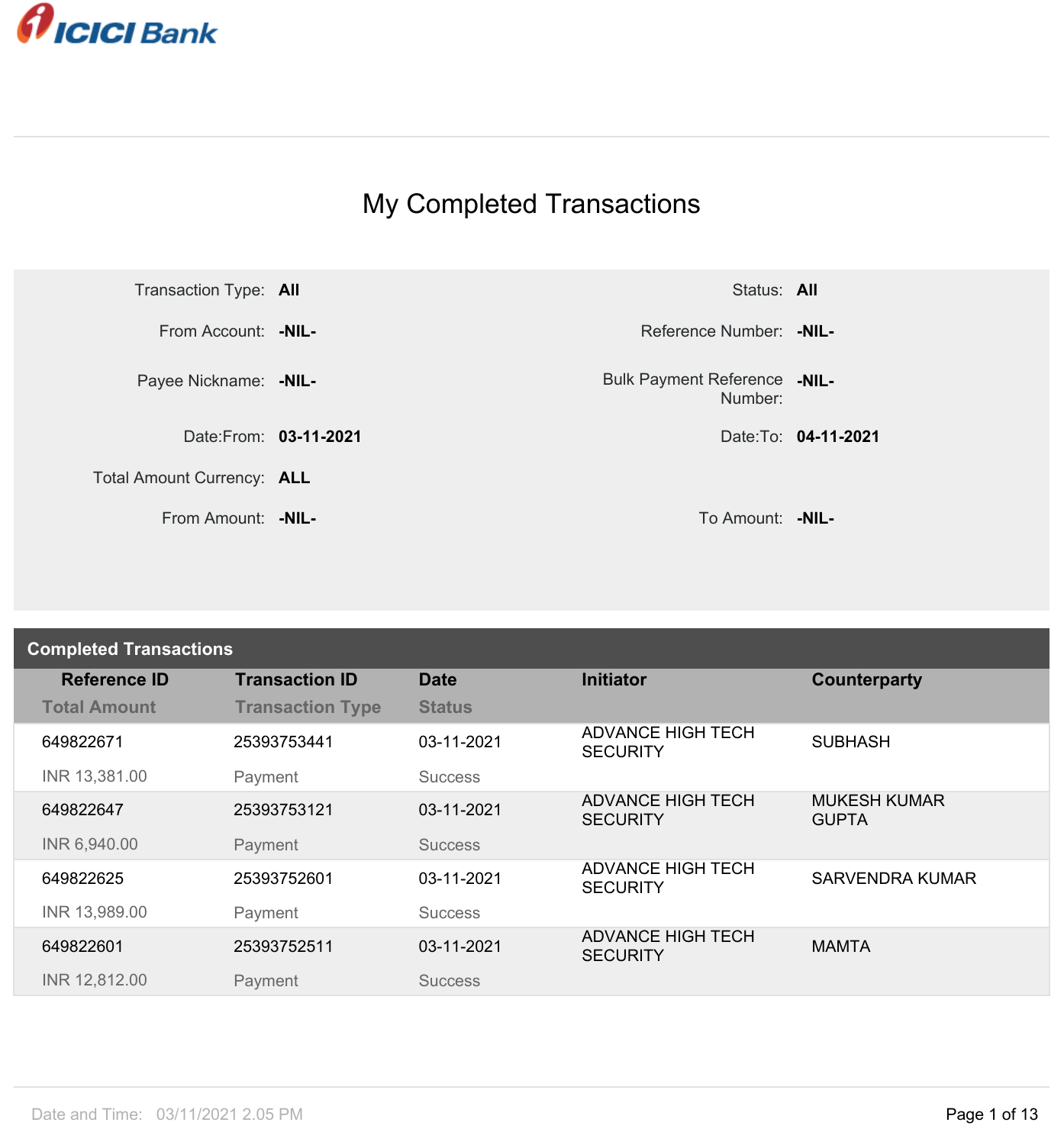| 649821201     | 25393739741 | 03-11-2021     | <b>ADVANCE HIGH TECH</b><br><b>SECURITY</b> | <b>NEETA SINGH</b>     |
|---------------|-------------|----------------|---------------------------------------------|------------------------|
| INR 2,669.00  | Payment     | <b>Success</b> |                                             |                        |
| 649821174     | 25393739511 | 03-11-2021     | <b>ADVANCE HIGH TECH</b><br><b>SECURITY</b> | <b>GAURAV SINGH</b>    |
| INR 3,203.00  | Payment     | <b>Success</b> |                                             |                        |
| 649821144     | 25393739261 | 03-11-2021     | <b>ADVANCE HIGH TECH</b><br><b>SECURITY</b> | <b>RAHUL</b>           |
| INR 3,737.00  | Payment     | <b>Success</b> |                                             |                        |
| 649821121     | 25393739001 | 03-11-2021     | <b>ADVANCE HIGH TECH</b><br><b>SECURITY</b> | <b>KAMLESH</b>         |
| INR 4,805.00  | Payment     | <b>Success</b> |                                             |                        |
| 649821106     | 25393738931 | 03-11-2021     | <b>ADVANCE HIGH TECH</b><br><b>SECURITY</b> | <b>SHABNAM</b>         |
| INR 5,338.00  | Payment     | <b>Success</b> |                                             |                        |
| 649821081     | 25393738531 | 03-11-2021     | <b>ADVANCE HIGH TECH</b><br><b>SECURITY</b> | <b>PARVEEN KUMAR</b>   |
| INR 10,143.00 | Payment     | <b>Success</b> |                                             |                        |
| 649821064     | 25393738201 | 03-11-2021     | <b>ADVANCE HIGH TECH</b><br><b>SECURITY</b> | <b>POORAN</b>          |
| INR 11,211.00 | Payment     | <b>Success</b> |                                             |                        |
| 649821035     | 25393738111 | 03-11-2021     | <b>ADVANCE HIGH TECH</b><br><b>SECURITY</b> | <b>SURYAKANT SAINI</b> |
| INR 13,989.00 | Payment     | <b>Success</b> |                                             |                        |
| 649821008     | 25393737761 | 03-11-2021     | <b>ADVANCE HIGH TECH</b><br><b>SECURITY</b> | <b>SHUBHAM BERA</b>    |
| INR 12,278.00 | Payment     | <b>Success</b> |                                             |                        |
| 649820991     | 25393737681 | 03-11-2021     | <b>ADVANCE HIGH TECH</b><br><b>SECURITY</b> | <b>PREMNARAYAN</b>     |
| INR 13,989.00 | Payment     | <b>Success</b> |                                             |                        |
| 649820969     | 25393737361 | 03-11-2021     | <b>ADVANCE HIGH TECH</b><br><b>SECURITY</b> | <b>SONIA</b>           |
| INR 13,381.00 | Payment     | <b>Success</b> |                                             |                        |
| 649820937     | 25393736981 | 03-11-2021     | <b>ADVANCE HIGH TECH</b><br><b>SECURITY</b> | <b>TULSI KUMARI</b>    |
| INR 13,381.00 | Payment     | <b>Success</b> |                                             |                        |
| 649820905     | 25393736801 | 03-11-2021     | <b>ADVANCE HIGH TECH</b><br><b>SECURITY</b> | <b>KULDEEP KUMAR</b>   |
| INR 13,989.00 | Payment     | <b>Success</b> |                                             |                        |
| 649820891     | 25393736721 | 03-11-2021     | <b>ADVANCE HIGH TECH</b><br><b>SECURITY</b> | <b>RAVINDRA</b>        |
| INR 13,989.00 | Payment     | <b>Success</b> |                                             |                        |
| 649820538     | 25393733341 | 03-11-2021     | <b>ADVANCE HIGH TECH</b><br><b>SECURITY</b> | <b>KRANTI</b>          |
| INR 13,381.00 | Payment     | <b>Success</b> |                                             |                        |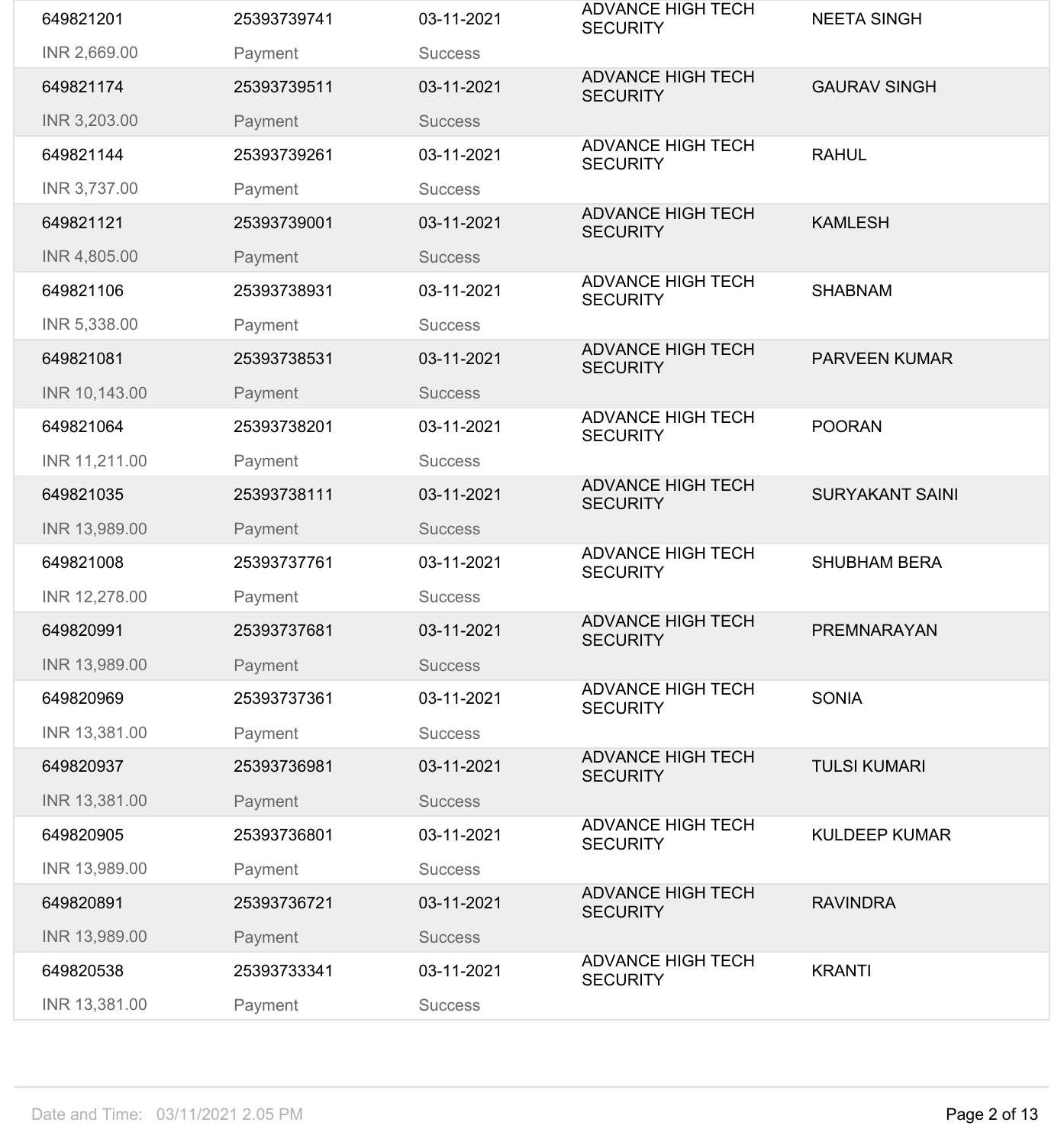| 649820493     | 25393733081 | 03-11-2021     | <b>ADVANCE HIGH TECH</b><br><b>SECURITY</b> | <b>MOHIT KUMAR GUPTA</b>            |
|---------------|-------------|----------------|---------------------------------------------|-------------------------------------|
| INR 13,989.00 | Payment     | <b>Success</b> |                                             |                                     |
| 649820514     | 25393732921 | 03-11-2021     | <b>ADVANCE HIGH TECH</b><br><b>SECURITY</b> | <b>SUNIL</b>                        |
| INR 10,677.00 | Payment     | <b>Success</b> |                                             |                                     |
| 649820458     | 25393732491 | 03-11-2021     | <b>ADVANCE HIGH TECH</b><br><b>SECURITY</b> | <b>MOHIT SHARMA</b>                 |
| INR 12,812.00 | Payment     | <b>Success</b> |                                             |                                     |
| 649820432     | 25393732441 | 03-11-2021     | <b>ADVANCE HIGH TECH</b><br><b>SECURITY</b> | <b>BHANU PRATAP</b><br><b>SINGH</b> |
| INR 13,381.00 | Payment     | <b>Success</b> |                                             |                                     |
| 649820407     | 25393732281 | 03-11-2021     | <b>ADVANCE HIGH TECH</b><br><b>SECURITY</b> | <b>MR MUKESH KUMAR</b>              |
| INR 13,381.00 | Payment     | <b>Success</b> |                                             |                                     |
| 649820377     | 25393731961 | 03-11-2021     | <b>ADVANCE HIGH TECH</b><br><b>SECURITY</b> | <b>SHIVAM SINGH</b>                 |
| INR 13,381.00 | Payment     | <b>Success</b> |                                             |                                     |
| 649820345     | 25393731411 | 03-11-2021     | <b>ADVANCE HIGH TECH</b><br><b>SECURITY</b> | <b>SHIVENDER KUMAR</b>              |
| INR 13,989.00 | Payment     | <b>Success</b> |                                             |                                     |
| 649820318     | 25393731211 | 03-11-2021     | <b>ADVANCE HIGH TECH</b><br><b>SECURITY</b> | <b>RAM KUMAR</b>                    |
| INR 9,075.00  | Payment     | <b>Success</b> |                                             |                                     |
| 649820289     | 25393730981 | 03-11-2021     | <b>ADVANCE HIGH TECH</b><br><b>SECURITY</b> | <b>MANOJ KUMAR</b>                  |
| INR 13,989.00 | Payment     | <b>Success</b> |                                             |                                     |
| 649820257     | 25393730731 | 03-11-2021     | <b>ADVANCE HIGH TECH</b><br><b>SECURITY</b> | <b>SURAJ</b>                        |
| INR 13,381.00 | Payment     | <b>Success</b> |                                             |                                     |
| 649820224     | 25393730421 | 03-11-2021     | <b>ADVANCE HIGH TECH</b><br><b>SECURITY</b> | <b>ANIL KUMAR</b>                   |
| INR 13,989.00 | Payment     | <b>Success</b> |                                             |                                     |
| 649819312     | 25393722161 | 03-11-2021     | <b>ADVANCE HIGH TECH</b><br><b>SECURITY</b> | <b>RAHUL KUMAR</b>                  |
| INR 13,381.00 | Payment     | <b>Success</b> |                                             |                                     |
| 649819291     | 25393722091 | 03-11-2021     | <b>ADVANCE HIGH TECH</b><br><b>SECURITY</b> | <b>MD RIZWAN ALAM</b>               |
| INR 13,381.00 | Payment     | <b>Success</b> |                                             |                                     |
| 649819277     | 25393721851 | 03-11-2021     | <b>ADVANCE HIGH TECH</b><br><b>SECURITY</b> | <b>SARITA DEVI</b>                  |
|               |             |                |                                             |                                     |
| INR 13,381.00 | Payment     | <b>Success</b> |                                             |                                     |
| 649819260     | 25393721721 | 03-11-2021     | <b>ADVANCE HIGH TECH</b><br><b>SECURITY</b> | <b>ARUN KUMAR</b>                   |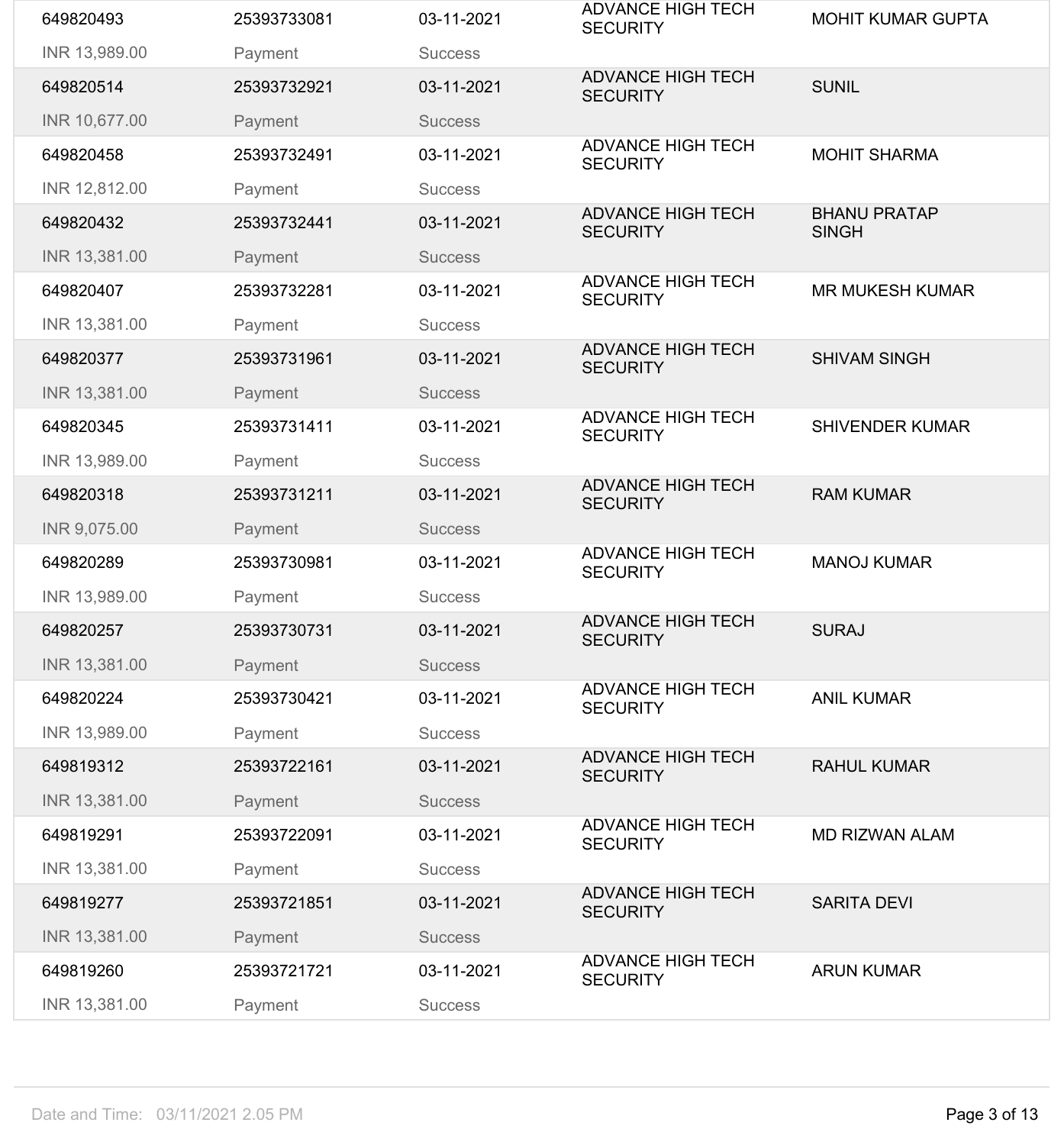| INR 13,989.00<br>Payment<br><b>Success</b><br><b>ADVANCE HIGH TECH</b><br>03-11-2021<br><b>PARDEEP</b><br>649819229<br>25393721421<br><b>SECURITY</b><br>INR 12,812.00<br>Payment<br><b>Success</b><br><b>ADVANCE HIGH TECH</b><br>25393721161<br>03-11-2021<br><b>JAG JEEVAN</b><br>649819213<br><b>SECURITY</b><br>INR 13,989.00<br>Payment<br><b>Success</b><br><b>ADVANCE HIGH TECH</b><br>03-11-2021<br>649819192<br>25393721061<br><b>ABHISHEK</b><br><b>SECURITY</b><br>INR 13,989.00<br>Payment<br><b>Success</b><br><b>ADVANCE HIGH TECH</b><br>03-11-2021<br><b>PUSHPA</b><br>649819178<br>25393720971<br><b>SECURITY</b><br>INR 13,381.00<br>Payment<br><b>Success</b><br><b>ADVANCE HIGH TECH</b><br>03-11-2021<br>649819158<br>25393720841<br><b>HEMA SEXSENA</b><br><b>SECURITY</b><br>INR 13,381.00<br>Payment<br><b>Success</b><br><b>ADVANCE HIGH TECH</b><br><b>REKHA</b><br>03-11-2021<br>649819126<br>25393720431<br><b>SECURITY</b><br>INR 13,989.00<br>Payment<br><b>Success</b><br><b>ADVANCE HIGH TECH</b><br>03-11-2021<br><b>AZAD</b><br>649819142<br>25393720391<br><b>SECURITY</b><br>INR 6,940.00<br>Payment<br><b>Success</b><br><b>ADVANCE HIGH TECH</b><br>03-11-2021<br><b>SARVESH KUMAR</b><br>649819114<br>25393720141<br><b>SECURITY</b><br>INR 13,989.00<br>Payment<br><b>Success</b><br><b>ADVANCE HIGH TECH</b><br>03-11-2021<br>649819098<br>25393720021<br><b>RAM AVADH</b><br><b>SECURITY</b><br>INR 6,406.00<br>Payment<br><b>Success</b><br><b>ADVANCE HIGH TECH</b><br>03-11-2021<br><b>SUNIL KUMAR</b><br>649819078<br>25393719941<br><b>SECURITY</b><br>INR 13,381.00<br>Payment<br><b>Success</b><br><b>ADVANCE HIGH TECH</b><br>649819063<br>03-11-2021<br><b>HARISH</b><br>25393719821<br><b>SECURITY</b><br>INR 13,381.00<br>Payment<br><b>Success</b><br><b>ADVANCE HIGH TECH</b><br>03-11-2021<br><b>BUNTY KUMAR</b><br>649819032<br>25393719441<br><b>SECURITY</b><br>INR 13,989.00<br>Payment<br><b>Success</b><br><b>ADVANCE HIGH TECH</b><br>649819051<br>25393719391<br>03-11-2021<br><b>ROHIT BHADOURIYA</b><br><b>SECURITY</b><br>INR 13,381.00<br>Payment<br><b>Success</b><br><b>ADVANCE HIGH TECH</b><br>649819016<br>03-11-2021<br><b>VIPIN KUMAR</b><br>25393719161<br><b>SECURITY</b><br>INR 13,381.00<br>Payment<br><b>Success</b> | 649819248 | 25393721531 | 03-11-2021 | <b>ADVANCE HIGH TECH</b><br><b>SECURITY</b> | <b>AJAY KUMAR</b> |
|-------------------------------------------------------------------------------------------------------------------------------------------------------------------------------------------------------------------------------------------------------------------------------------------------------------------------------------------------------------------------------------------------------------------------------------------------------------------------------------------------------------------------------------------------------------------------------------------------------------------------------------------------------------------------------------------------------------------------------------------------------------------------------------------------------------------------------------------------------------------------------------------------------------------------------------------------------------------------------------------------------------------------------------------------------------------------------------------------------------------------------------------------------------------------------------------------------------------------------------------------------------------------------------------------------------------------------------------------------------------------------------------------------------------------------------------------------------------------------------------------------------------------------------------------------------------------------------------------------------------------------------------------------------------------------------------------------------------------------------------------------------------------------------------------------------------------------------------------------------------------------------------------------------------------------------------------------------------------------------------------------------------------------------------------------------------------------------------------------------------------------------------------------------------------------------------------------------------------------------------------------------------------------------------------------|-----------|-------------|------------|---------------------------------------------|-------------------|
|                                                                                                                                                                                                                                                                                                                                                                                                                                                                                                                                                                                                                                                                                                                                                                                                                                                                                                                                                                                                                                                                                                                                                                                                                                                                                                                                                                                                                                                                                                                                                                                                                                                                                                                                                                                                                                                                                                                                                                                                                                                                                                                                                                                                                                                                                                       |           |             |            |                                             |                   |
|                                                                                                                                                                                                                                                                                                                                                                                                                                                                                                                                                                                                                                                                                                                                                                                                                                                                                                                                                                                                                                                                                                                                                                                                                                                                                                                                                                                                                                                                                                                                                                                                                                                                                                                                                                                                                                                                                                                                                                                                                                                                                                                                                                                                                                                                                                       |           |             |            |                                             |                   |
|                                                                                                                                                                                                                                                                                                                                                                                                                                                                                                                                                                                                                                                                                                                                                                                                                                                                                                                                                                                                                                                                                                                                                                                                                                                                                                                                                                                                                                                                                                                                                                                                                                                                                                                                                                                                                                                                                                                                                                                                                                                                                                                                                                                                                                                                                                       |           |             |            |                                             |                   |
|                                                                                                                                                                                                                                                                                                                                                                                                                                                                                                                                                                                                                                                                                                                                                                                                                                                                                                                                                                                                                                                                                                                                                                                                                                                                                                                                                                                                                                                                                                                                                                                                                                                                                                                                                                                                                                                                                                                                                                                                                                                                                                                                                                                                                                                                                                       |           |             |            |                                             |                   |
|                                                                                                                                                                                                                                                                                                                                                                                                                                                                                                                                                                                                                                                                                                                                                                                                                                                                                                                                                                                                                                                                                                                                                                                                                                                                                                                                                                                                                                                                                                                                                                                                                                                                                                                                                                                                                                                                                                                                                                                                                                                                                                                                                                                                                                                                                                       |           |             |            |                                             |                   |
|                                                                                                                                                                                                                                                                                                                                                                                                                                                                                                                                                                                                                                                                                                                                                                                                                                                                                                                                                                                                                                                                                                                                                                                                                                                                                                                                                                                                                                                                                                                                                                                                                                                                                                                                                                                                                                                                                                                                                                                                                                                                                                                                                                                                                                                                                                       |           |             |            |                                             |                   |
|                                                                                                                                                                                                                                                                                                                                                                                                                                                                                                                                                                                                                                                                                                                                                                                                                                                                                                                                                                                                                                                                                                                                                                                                                                                                                                                                                                                                                                                                                                                                                                                                                                                                                                                                                                                                                                                                                                                                                                                                                                                                                                                                                                                                                                                                                                       |           |             |            |                                             |                   |
|                                                                                                                                                                                                                                                                                                                                                                                                                                                                                                                                                                                                                                                                                                                                                                                                                                                                                                                                                                                                                                                                                                                                                                                                                                                                                                                                                                                                                                                                                                                                                                                                                                                                                                                                                                                                                                                                                                                                                                                                                                                                                                                                                                                                                                                                                                       |           |             |            |                                             |                   |
|                                                                                                                                                                                                                                                                                                                                                                                                                                                                                                                                                                                                                                                                                                                                                                                                                                                                                                                                                                                                                                                                                                                                                                                                                                                                                                                                                                                                                                                                                                                                                                                                                                                                                                                                                                                                                                                                                                                                                                                                                                                                                                                                                                                                                                                                                                       |           |             |            |                                             |                   |
|                                                                                                                                                                                                                                                                                                                                                                                                                                                                                                                                                                                                                                                                                                                                                                                                                                                                                                                                                                                                                                                                                                                                                                                                                                                                                                                                                                                                                                                                                                                                                                                                                                                                                                                                                                                                                                                                                                                                                                                                                                                                                                                                                                                                                                                                                                       |           |             |            |                                             |                   |
|                                                                                                                                                                                                                                                                                                                                                                                                                                                                                                                                                                                                                                                                                                                                                                                                                                                                                                                                                                                                                                                                                                                                                                                                                                                                                                                                                                                                                                                                                                                                                                                                                                                                                                                                                                                                                                                                                                                                                                                                                                                                                                                                                                                                                                                                                                       |           |             |            |                                             |                   |
|                                                                                                                                                                                                                                                                                                                                                                                                                                                                                                                                                                                                                                                                                                                                                                                                                                                                                                                                                                                                                                                                                                                                                                                                                                                                                                                                                                                                                                                                                                                                                                                                                                                                                                                                                                                                                                                                                                                                                                                                                                                                                                                                                                                                                                                                                                       |           |             |            |                                             |                   |
|                                                                                                                                                                                                                                                                                                                                                                                                                                                                                                                                                                                                                                                                                                                                                                                                                                                                                                                                                                                                                                                                                                                                                                                                                                                                                                                                                                                                                                                                                                                                                                                                                                                                                                                                                                                                                                                                                                                                                                                                                                                                                                                                                                                                                                                                                                       |           |             |            |                                             |                   |
|                                                                                                                                                                                                                                                                                                                                                                                                                                                                                                                                                                                                                                                                                                                                                                                                                                                                                                                                                                                                                                                                                                                                                                                                                                                                                                                                                                                                                                                                                                                                                                                                                                                                                                                                                                                                                                                                                                                                                                                                                                                                                                                                                                                                                                                                                                       |           |             |            |                                             |                   |
|                                                                                                                                                                                                                                                                                                                                                                                                                                                                                                                                                                                                                                                                                                                                                                                                                                                                                                                                                                                                                                                                                                                                                                                                                                                                                                                                                                                                                                                                                                                                                                                                                                                                                                                                                                                                                                                                                                                                                                                                                                                                                                                                                                                                                                                                                                       |           |             |            |                                             |                   |
|                                                                                                                                                                                                                                                                                                                                                                                                                                                                                                                                                                                                                                                                                                                                                                                                                                                                                                                                                                                                                                                                                                                                                                                                                                                                                                                                                                                                                                                                                                                                                                                                                                                                                                                                                                                                                                                                                                                                                                                                                                                                                                                                                                                                                                                                                                       |           |             |            |                                             |                   |
|                                                                                                                                                                                                                                                                                                                                                                                                                                                                                                                                                                                                                                                                                                                                                                                                                                                                                                                                                                                                                                                                                                                                                                                                                                                                                                                                                                                                                                                                                                                                                                                                                                                                                                                                                                                                                                                                                                                                                                                                                                                                                                                                                                                                                                                                                                       |           |             |            |                                             |                   |
|                                                                                                                                                                                                                                                                                                                                                                                                                                                                                                                                                                                                                                                                                                                                                                                                                                                                                                                                                                                                                                                                                                                                                                                                                                                                                                                                                                                                                                                                                                                                                                                                                                                                                                                                                                                                                                                                                                                                                                                                                                                                                                                                                                                                                                                                                                       |           |             |            |                                             |                   |
|                                                                                                                                                                                                                                                                                                                                                                                                                                                                                                                                                                                                                                                                                                                                                                                                                                                                                                                                                                                                                                                                                                                                                                                                                                                                                                                                                                                                                                                                                                                                                                                                                                                                                                                                                                                                                                                                                                                                                                                                                                                                                                                                                                                                                                                                                                       |           |             |            |                                             |                   |
|                                                                                                                                                                                                                                                                                                                                                                                                                                                                                                                                                                                                                                                                                                                                                                                                                                                                                                                                                                                                                                                                                                                                                                                                                                                                                                                                                                                                                                                                                                                                                                                                                                                                                                                                                                                                                                                                                                                                                                                                                                                                                                                                                                                                                                                                                                       |           |             |            |                                             |                   |
|                                                                                                                                                                                                                                                                                                                                                                                                                                                                                                                                                                                                                                                                                                                                                                                                                                                                                                                                                                                                                                                                                                                                                                                                                                                                                                                                                                                                                                                                                                                                                                                                                                                                                                                                                                                                                                                                                                                                                                                                                                                                                                                                                                                                                                                                                                       |           |             |            |                                             |                   |
|                                                                                                                                                                                                                                                                                                                                                                                                                                                                                                                                                                                                                                                                                                                                                                                                                                                                                                                                                                                                                                                                                                                                                                                                                                                                                                                                                                                                                                                                                                                                                                                                                                                                                                                                                                                                                                                                                                                                                                                                                                                                                                                                                                                                                                                                                                       |           |             |            |                                             |                   |
|                                                                                                                                                                                                                                                                                                                                                                                                                                                                                                                                                                                                                                                                                                                                                                                                                                                                                                                                                                                                                                                                                                                                                                                                                                                                                                                                                                                                                                                                                                                                                                                                                                                                                                                                                                                                                                                                                                                                                                                                                                                                                                                                                                                                                                                                                                       |           |             |            |                                             |                   |
|                                                                                                                                                                                                                                                                                                                                                                                                                                                                                                                                                                                                                                                                                                                                                                                                                                                                                                                                                                                                                                                                                                                                                                                                                                                                                                                                                                                                                                                                                                                                                                                                                                                                                                                                                                                                                                                                                                                                                                                                                                                                                                                                                                                                                                                                                                       |           |             |            |                                             |                   |
|                                                                                                                                                                                                                                                                                                                                                                                                                                                                                                                                                                                                                                                                                                                                                                                                                                                                                                                                                                                                                                                                                                                                                                                                                                                                                                                                                                                                                                                                                                                                                                                                                                                                                                                                                                                                                                                                                                                                                                                                                                                                                                                                                                                                                                                                                                       |           |             |            |                                             |                   |
|                                                                                                                                                                                                                                                                                                                                                                                                                                                                                                                                                                                                                                                                                                                                                                                                                                                                                                                                                                                                                                                                                                                                                                                                                                                                                                                                                                                                                                                                                                                                                                                                                                                                                                                                                                                                                                                                                                                                                                                                                                                                                                                                                                                                                                                                                                       |           |             |            |                                             |                   |
|                                                                                                                                                                                                                                                                                                                                                                                                                                                                                                                                                                                                                                                                                                                                                                                                                                                                                                                                                                                                                                                                                                                                                                                                                                                                                                                                                                                                                                                                                                                                                                                                                                                                                                                                                                                                                                                                                                                                                                                                                                                                                                                                                                                                                                                                                                       |           |             |            |                                             |                   |
|                                                                                                                                                                                                                                                                                                                                                                                                                                                                                                                                                                                                                                                                                                                                                                                                                                                                                                                                                                                                                                                                                                                                                                                                                                                                                                                                                                                                                                                                                                                                                                                                                                                                                                                                                                                                                                                                                                                                                                                                                                                                                                                                                                                                                                                                                                       |           |             |            |                                             |                   |
|                                                                                                                                                                                                                                                                                                                                                                                                                                                                                                                                                                                                                                                                                                                                                                                                                                                                                                                                                                                                                                                                                                                                                                                                                                                                                                                                                                                                                                                                                                                                                                                                                                                                                                                                                                                                                                                                                                                                                                                                                                                                                                                                                                                                                                                                                                       |           |             |            |                                             |                   |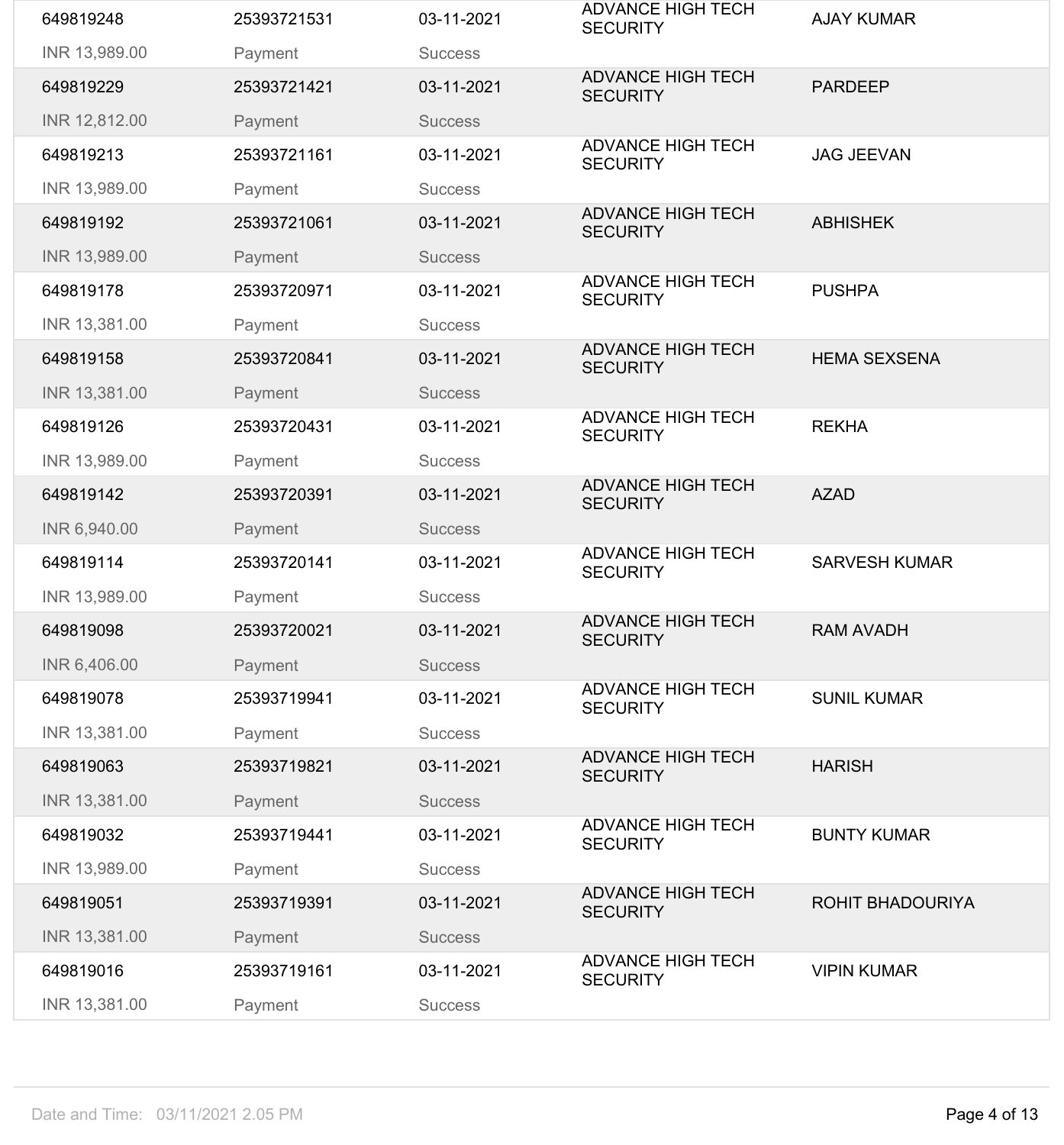| 649818996     | 25393719061 | 03-11-2021     | <b>ADVANCE HIGH TECH</b><br><b>SECURITY</b> | <b>RANDHIR</b>                         |
|---------------|-------------|----------------|---------------------------------------------|----------------------------------------|
| INR 13,989.00 | Payment     | <b>Success</b> |                                             |                                        |
| 649818985     | 25393718851 | 03-11-2021     | <b>ADVANCE HIGH TECH</b><br><b>SECURITY</b> | <b>RABBANI</b>                         |
| INR 13,989.00 | Payment     | <b>Success</b> |                                             |                                        |
| 649818963     | 25393718571 | 03-11-2021     | <b>ADVANCE HIGH TECH</b><br><b>SECURITY</b> | <b>PAVNESH KUMAR</b>                   |
| INR 6,940.00  | Payment     | <b>Success</b> |                                             |                                        |
| 649818940     | 25393718341 | 03-11-2021     | <b>ADVANCE HIGH TECH</b><br><b>SECURITY</b> | <b>SUNEEL</b>                          |
| INR 13,989.00 | Payment     | <b>Success</b> |                                             |                                        |
| 649818915     | 25393718001 | 03-11-2021     | <b>ADVANCE HIGH TECH</b><br><b>SECURITY</b> | <b>MANOJ KUMAR</b><br><b>PRAJAPATI</b> |
| INR 13,381.00 | Payment     | <b>Success</b> |                                             |                                        |
| 649818899     | 25393717931 | 03-11-2021     | <b>ADVANCE HIGH TECH</b><br><b>SECURITY</b> | <b>KANCHAN</b>                         |
| INR 12,278.00 | Payment     | <b>Success</b> |                                             |                                        |
| 649818862     | 25393717751 | 03-11-2021     | <b>ADVANCE HIGH TECH</b><br><b>SECURITY</b> | <b>SAVITRI</b>                         |
| INR 13,381.00 | Payment     | <b>Success</b> |                                             |                                        |
| 649818846     | 25393717441 | 03-11-2021     | <b>ADVANCE HIGH TECH</b><br><b>SECURITY</b> | <b>SURAJ KUMAR JHA</b>                 |
| INR 11,744.00 | Payment     | <b>Success</b> |                                             |                                        |
| 649818802     | 25393716961 | 03-11-2021     | <b>ADVANCE HIGH TECH</b><br><b>SECURITY</b> | <b>RINKI</b>                           |
| INR 6,406.00  | Payment     | <b>Success</b> |                                             |                                        |
| 649818783     | 25393716851 | 03-11-2021     | <b>ADVANCE HIGH TECH</b><br><b>SECURITY</b> | <b>ANKUL SINGH</b>                     |
| INR 13,381.00 | Payment     | <b>Success</b> |                                             |                                        |
| 649818761     | 25393716711 | 03-11-2021     | <b>ADVANCE HIGH TECH</b><br><b>SECURITY</b> | <b>MITHLESH PASWAN</b>                 |
| INR 12,278.00 | Payment     | <b>Success</b> |                                             |                                        |
| 649818741     | 25393716481 | 03-11-2021     | <b>ADVANCE HIGH TECH</b><br><b>SECURITY</b> | <b>KAMLESH DEVI</b>                    |
| INR 12,278.00 | Payment     | <b>Success</b> |                                             |                                        |
| 649818721     | 25393716001 | 03-11-2021     | <b>ADVANCE HIGH TECH</b><br><b>SECURITY</b> | <b>SAWAN PASWAN</b>                    |
| INR 13,989.00 | Payment     | <b>Success</b> |                                             |                                        |
| 649818708     | 25393715941 | 03-11-2021     | <b>ADVANCE HIGH TECH</b><br><b>SECURITY</b> | <b>VINOD KUMAR</b>                     |
| INR 12,812.00 | Payment     | <b>Success</b> |                                             |                                        |
| 649818677     | 25393715831 | 03-11-2021     | <b>ADVANCE HIGH TECH</b><br><b>SECURITY</b> | <b>RITIK KUMAR RANJAN</b>              |
| INR 13,989.00 | Payment     | <b>Success</b> |                                             |                                        |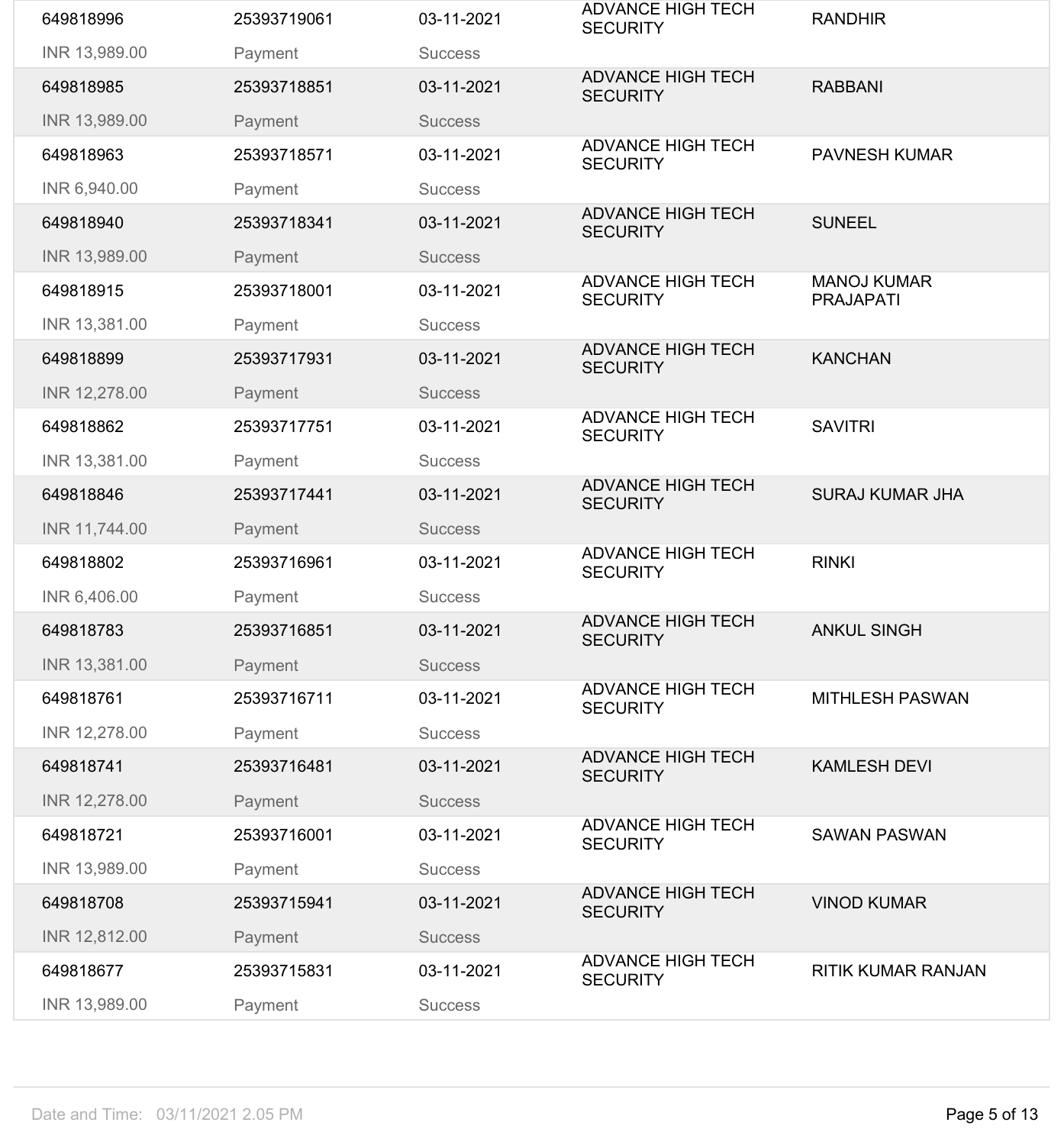| 649818665     | 25393715571 | 03-11-2021     | <b>ADVANCE HIGH TECH</b><br><b>SECURITY</b> | <b>AVINASH KUMAR</b>               |
|---------------|-------------|----------------|---------------------------------------------|------------------------------------|
| INR 13,381.00 | Payment     | <b>Success</b> |                                             |                                    |
| 649818624     | 25393715441 | 03-11-2021     | <b>ADVANCE HIGH TECH</b><br><b>SECURITY</b> | <b>ONKAR SINGH</b>                 |
| INR 13,989.00 | Payment     | <b>Success</b> |                                             |                                    |
| 649818646     | 25393715371 | 03-11-2021     | <b>ADVANCE HIGH TECH</b><br><b>SECURITY</b> | <b>RAM MOHAN</b>                   |
| INR 13,989.00 | Payment     | <b>Success</b> |                                             |                                    |
| 649818596     | 25393715151 | 03-11-2021     | <b>ADVANCE HIGH TECH</b><br><b>SECURITY</b> | <b>ANUJ SHARMA</b>                 |
| INR 13,381.00 | Payment     | <b>Success</b> |                                             |                                    |
| 649818587     | 25393715081 | 03-11-2021     | <b>ADVANCE HIGH TECH</b><br><b>SECURITY</b> | <b>SHARWAN KUMAR</b><br><b>RAM</b> |
| INR 13,989.00 | Payment     | <b>Success</b> |                                             |                                    |
| 649818604     | 25393714931 | 03-11-2021     | <b>ADVANCE HIGH TECH</b><br><b>SECURITY</b> | <b>SUNIL KUMAR</b>                 |
| INR 11,211.00 | Payment     | <b>Success</b> |                                             |                                    |
| 649818571     | 25393714821 | 03-11-2021     | <b>ADVANCE HIGH TECH</b><br><b>SECURITY</b> | <b>VIKRAM SINGH</b>                |
| INR 13,381.00 | Payment     | <b>Success</b> |                                             |                                    |
| 649818560     | 25393714731 | 03-11-2021     | <b>ADVANCE HIGH TECH</b><br><b>SECURITY</b> | <b>AMIT KUMAR</b>                  |
| INR 12,812.00 | Payment     | <b>Success</b> |                                             |                                    |
| 649818539     | 25393714651 | 03-11-2021     | <b>ADVANCE HIGH TECH</b><br><b>SECURITY</b> | <b>NEERAJ KUMAR</b>                |
| INR 12,812.00 | Payment     | <b>Success</b> |                                             |                                    |
| 649818520     | 25393714341 | 03-11-2021     | <b>ADVANCE HIGH TECH</b><br><b>SECURITY</b> | <b>PRABHA DEVI</b>                 |
| INR 13,381.00 | Payment     | <b>Success</b> |                                             |                                    |
| 649818497     | 25393714241 | 03-11-2021     | <b>ADVANCE HIGH TECH</b><br><b>SECURITY</b> | <b>KARTIK</b>                      |
| INR 12,812.00 | Payment     | <b>Success</b> |                                             |                                    |
| 649818483     | 25393713971 | 03-11-2021     | <b>ADVANCE HIGH TECH</b><br><b>SECURITY</b> | <b>AJEET</b>                       |
| INR 9,609.00  | Payment     | <b>Success</b> |                                             |                                    |
| 649818475     | 25393713771 | 03-11-2021     | <b>ADVANCE HIGH TECH</b><br><b>SECURITY</b> | <b>RAGHUNANDAN</b><br><b>KUMAR</b> |
|               |             |                |                                             |                                    |
| INR 13,989.00 | Payment     | <b>Success</b> |                                             |                                    |
| 649818459     | 25393713611 | 03-11-2021     | <b>ADVANCE HIGH TECH</b><br><b>SECURITY</b> | <b>CHANDNI</b>                     |
| INR 11,744.00 | Payment     | <b>Success</b> |                                             |                                    |
| 649818434     | 25393713501 | 03-11-2021     | <b>ADVANCE HIGH TECH</b><br><b>SECURITY</b> | <b>MANISH KUMAR</b>                |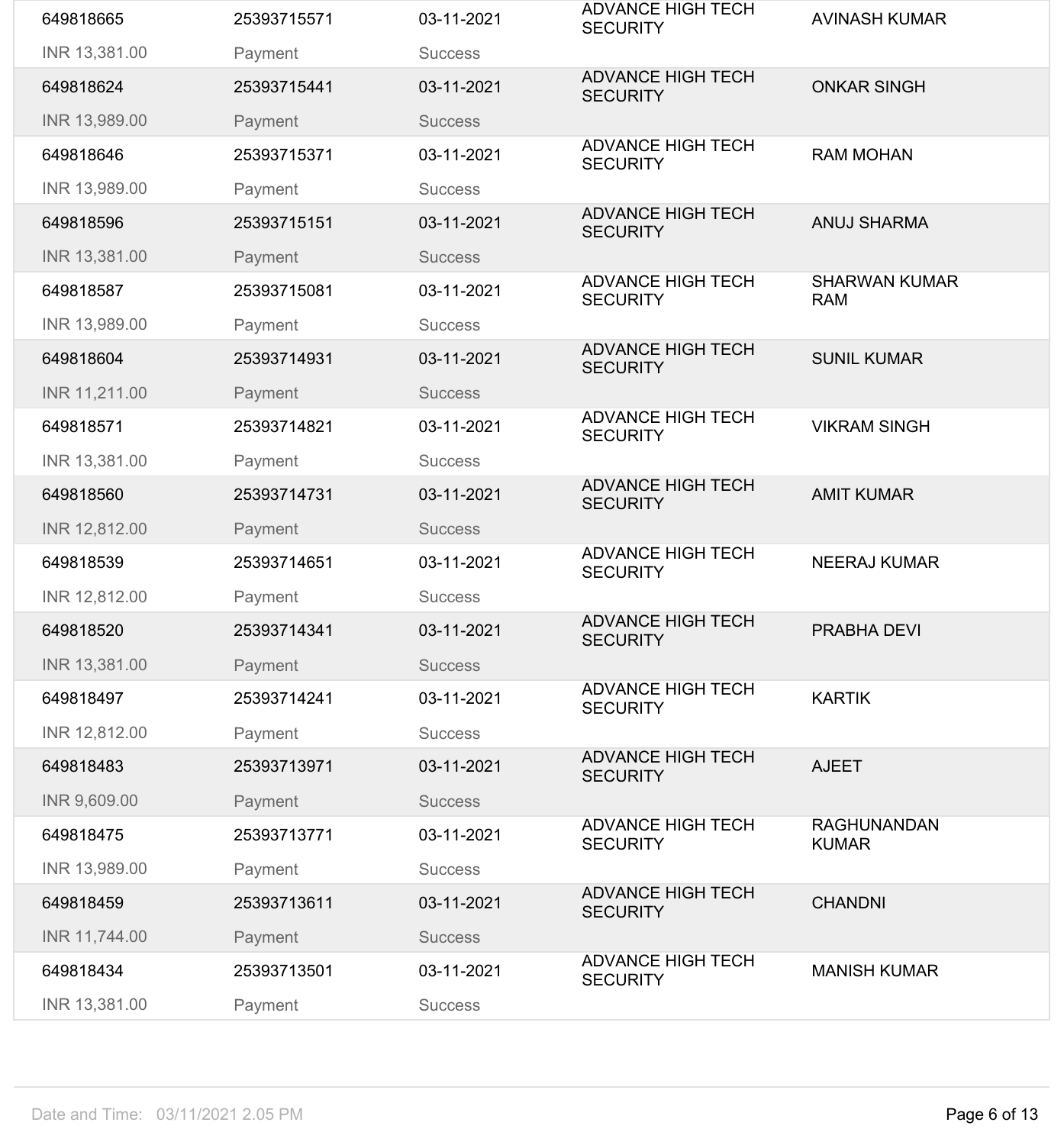| 649818418     | 25393713401 | 03-11-2021     | <b>ADVANCE HIGH TECH</b><br><b>SECURITY</b> | <b>BRAJENDRA KUMAR</b>               |
|---------------|-------------|----------------|---------------------------------------------|--------------------------------------|
| INR 13,381.00 | Payment     | <b>Success</b> |                                             |                                      |
| 649818397     | 25393713281 | 03-11-2021     | <b>ADVANCE HIGH TECH</b><br><b>SECURITY</b> | <b>SARBAN KUMAR</b><br><b>MANDAL</b> |
| INR 13,989.00 | Payment     | <b>Success</b> |                                             |                                      |
| 649818382     | 25393713021 | 03-11-2021     | <b>ADVANCE HIGH TECH</b><br><b>SECURITY</b> | <b>PRINCE</b>                        |
| INR 13,381.00 | Payment     | <b>Success</b> |                                             |                                      |
| 649818356     | 25393712851 | 03-11-2021     | <b>ADVANCE HIGH TECH</b><br><b>SECURITY</b> | <b>VIKAS</b>                         |
| INR 12,278.00 | Payment     | <b>Success</b> |                                             |                                      |
| 649818361     | 25393712731 | 03-11-2021     | <b>ADVANCE HIGH TECH</b><br><b>SECURITY</b> | <b>BHARTI</b>                        |
| INR 2,669.00  | Payment     | <b>Success</b> |                                             |                                      |
| 649818341     | 25393712551 | 03-11-2021     | <b>ADVANCE HIGH TECH</b><br><b>SECURITY</b> | <b>SANJU DEVI</b>                    |
| INR 13,381.00 | Payment     | <b>Success</b> |                                             |                                      |
| 649818317     | 25393712421 | 03-11-2021     | <b>ADVANCE HIGH TECH</b><br><b>SECURITY</b> | <b>MAHADEV KUMAR</b><br><b>ROY</b>   |
| INR 8,541.00  | Payment     | <b>Success</b> |                                             |                                      |
| 649818305     | 25393712321 | 03-11-2021     | <b>ADVANCE HIGH TECH</b><br><b>SECURITY</b> | <b>RAJ KISHORE</b>                   |
| INR 11,744.00 | Payment     | <b>Success</b> |                                             |                                      |
| 649818288     | 25393712061 | 03-11-2021     | <b>ADVANCE HIGH TECH</b><br><b>SECURITY</b> | <b>HADISHA</b>                       |
| INR 12,278.00 | Payment     | <b>Success</b> |                                             |                                      |
| 649818267     | 25393711891 | 03-11-2021     | <b>ADVANCE HIGH TECH</b><br><b>SECURITY</b> | <b>LAXMI</b>                         |
| INR 12,278.00 | Payment     | <b>Success</b> |                                             |                                      |
| 649818245     | 25393711681 | 03-11-2021     | <b>ADVANCE HIGH TECH</b><br><b>SECURITY</b> | <b>NEELAM</b>                        |
| INR 13,381.00 | Payment     | <b>Success</b> |                                             |                                      |
| 649818219     | 25393711431 | 03-11-2021     | <b>ADVANCE HIGH TECH</b><br><b>SECURITY</b> | <b>SACHIN</b>                        |
| INR 11,211.00 | Payment     | <b>Success</b> |                                             |                                      |
| 649818202     | 25393711161 | 03-11-2021     | <b>ADVANCE HIGH TECH</b><br><b>SECURITY</b> | <b>ROLI</b>                          |
| INR 13,381.00 | Payment     | <b>Success</b> |                                             |                                      |
| 649818161     | 25393710921 | 03-11-2021     | <b>ADVANCE HIGH TECH</b><br><b>SECURITY</b> | <b>KAPIL</b>                         |
| INR 12,812.00 | Payment     | <b>Success</b> |                                             |                                      |
| 649818147     | 25393710821 | 03-11-2021     | <b>ADVANCE HIGH TECH</b><br><b>SECURITY</b> | <b>MANOHAR PASWAN</b>                |
| INR 13,989.00 | Payment     | <b>Success</b> |                                             |                                      |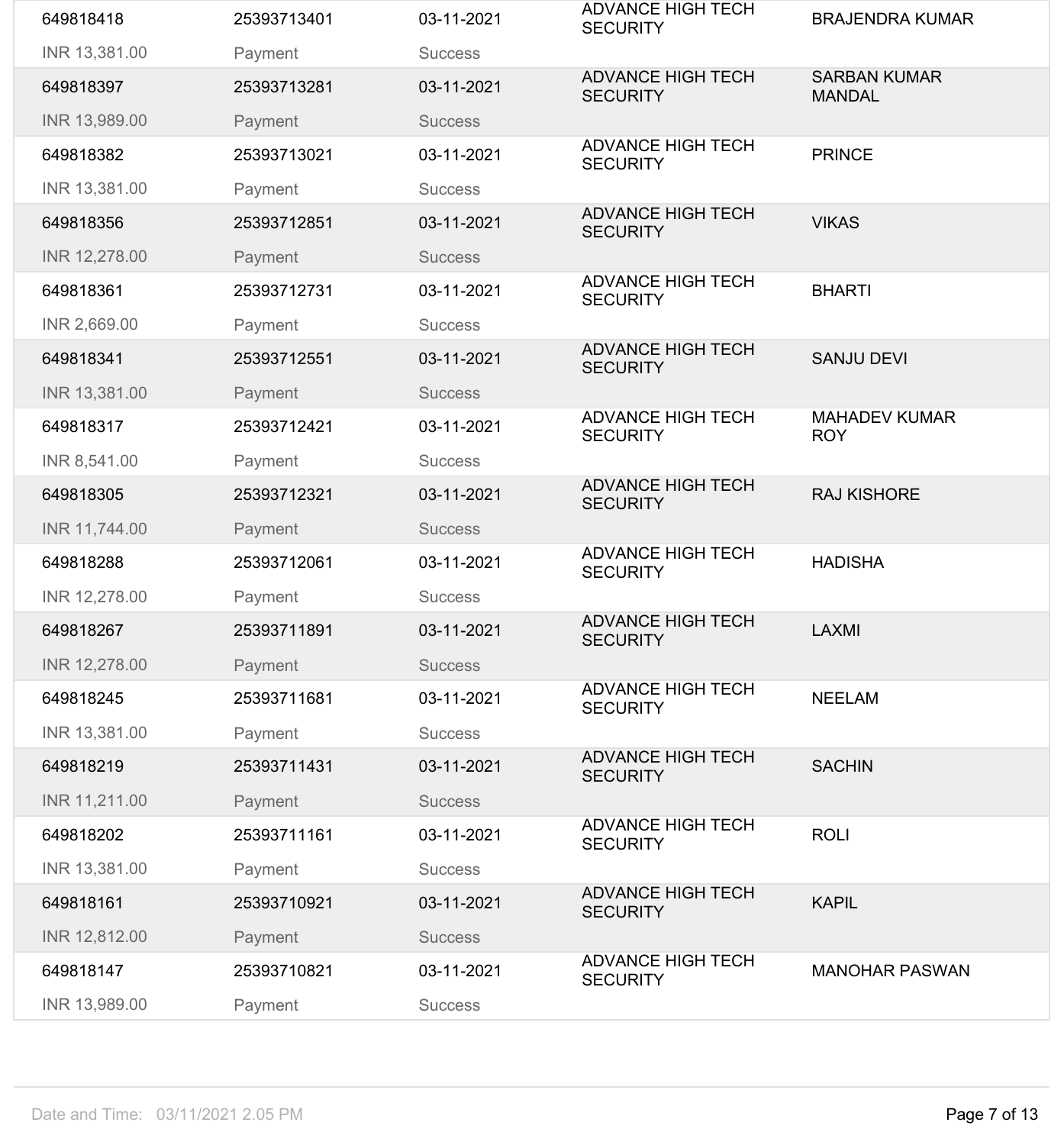| 649818179     | 25393710761 | 03-11-2021     | <b>ADVANCE HIGH TECH</b><br><b>SECURITY</b> | <b>ANUBHAV SINGH</b>                  |
|---------------|-------------|----------------|---------------------------------------------|---------------------------------------|
| INR 13,381.00 | Payment     | <b>Success</b> |                                             |                                       |
| 649818130     | 25393710521 | 03-11-2021     | <b>ADVANCE HIGH TECH</b><br><b>SECURITY</b> | <b>CHANDAN SINGH</b>                  |
| INR 13,381.00 | Payment     | <b>Success</b> |                                             |                                       |
| 649818110     | 25393710201 | 03-11-2021     | <b>ADVANCE HIGH TECH</b><br><b>SECURITY</b> | <b>MANOJ PASWAN</b>                   |
| INR 12,812.00 | Payment     | <b>Success</b> |                                             |                                       |
| 649818091     | 25393710121 | 03-11-2021     | <b>ADVANCE HIGH TECH</b><br><b>SECURITY</b> | <b>SURENDER KUMAR</b><br><b>SINGH</b> |
| INR 13,989.00 | Payment     | <b>Success</b> |                                             |                                       |
| 649818077     | 25393709931 | 03-11-2021     | <b>ADVANCE HIGH TECH</b><br><b>SECURITY</b> | <b>PAWAN KUMAR</b>                    |
| INR 13,381.00 | Payment     | <b>Success</b> |                                             |                                       |
| 649818056     | 25393709851 | 03-11-2021     | <b>ADVANCE HIGH TECH</b><br><b>SECURITY</b> | <b>MANOJ KUMAR</b>                    |
| INR 9,609.00  | Payment     | <b>Success</b> |                                             |                                       |
| 649818058     | 25393709691 | 03-11-2021     | <b>ADVANCE HIGH TECH</b><br><b>SECURITY</b> | <b>LOKENDER KUMAR</b>                 |
| INR 13,989.00 | Payment     | <b>Success</b> |                                             |                                       |
| 649818042     | 25393709631 | 03-11-2021     | <b>ADVANCE HIGH TECH</b><br><b>SECURITY</b> | <b>RAJEEV KUMAR</b>                   |
| INR 13,381.00 | Payment     | <b>Success</b> |                                             |                                       |
| 649818022     | 25393709491 | 03-11-2021     | <b>ADVANCE HIGH TECH</b><br><b>SECURITY</b> | <b>AKASH</b>                          |
| INR 13,381.00 | Payment     | <b>Success</b> |                                             |                                       |
| 649818034     | 25393709321 | 03-11-2021     | <b>ADVANCE HIGH TECH</b><br><b>SECURITY</b> | <b>REETA KUSHWAHA</b>                 |
| INR 12,812.00 | Payment     | <b>Success</b> |                                             |                                       |
| 649818014     | 25393709211 | 03-11-2021     | <b>ADVANCE HIGH TECH</b><br><b>SECURITY</b> | <b>LAXMI</b>                          |
| INR 11,211.00 | Payment     | <b>Success</b> |                                             |                                       |
| 649818007     | 25393709181 | 03-11-2021     | <b>ADVANCE HIGH TECH</b><br><b>SECURITY</b> | <b>DILIP KUMAR</b>                    |
| INR 11,744.00 | Payment     | <b>Success</b> |                                             |                                       |
| 649818000     | 25393709121 | 03-11-2021     | <b>ADVANCE HIGH TECH</b><br><b>SECURITY</b> | <b>AAKASH</b>                         |
| INR 12,812.00 | Payment     | <b>Success</b> |                                             |                                       |
| 649817984     | 25393708971 | 03-11-2021     | <b>ADVANCE HIGH TECH</b><br><b>SECURITY</b> | <b>MANMOHAN SINGH</b>                 |
| INR 12,278.00 | Payment     | <b>Success</b> |                                             |                                       |
| 649817973     | 25393708761 | 03-11-2021     | <b>ADVANCE HIGH TECH</b><br><b>SECURITY</b> | <b>KISHAN KUMAR</b>                   |
| INR 11,211.00 | Payment     | <b>Success</b> |                                             |                                       |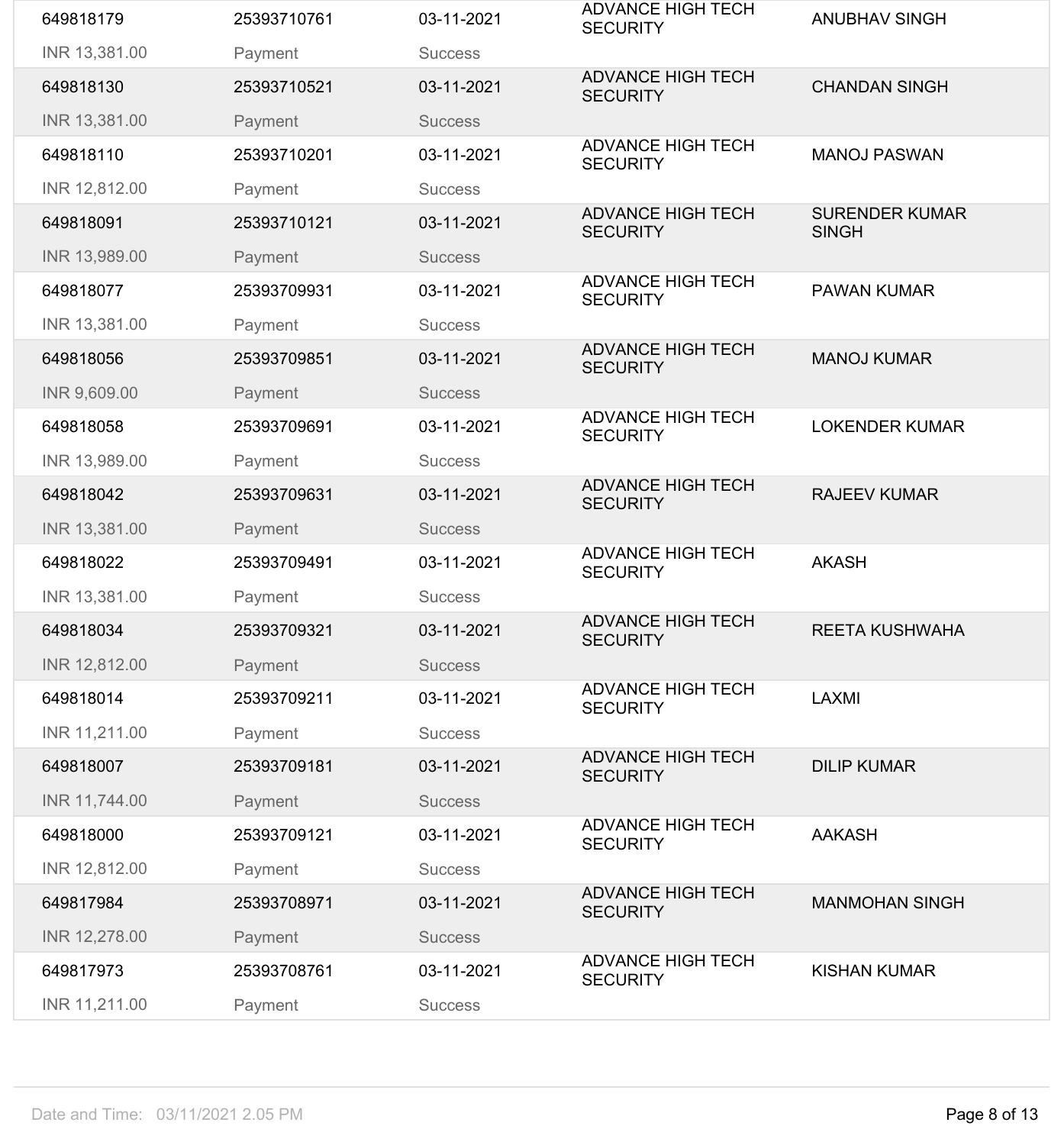| 649817957     | 25393708671 | 03-11-2021     | <b>ADVANCE HIGH TECH</b><br><b>SECURITY</b> | <b>BANTI KUMARI</b>     |
|---------------|-------------|----------------|---------------------------------------------|-------------------------|
| INR 8,541.00  | Payment     | <b>Success</b> |                                             |                         |
| 649817937     | 25393708391 | 03-11-2021     | <b>ADVANCE HIGH TECH</b><br><b>SECURITY</b> | <b>INDDRAJIT KUMAR</b>  |
| INR 13,381.00 | Payment     | <b>Success</b> |                                             |                         |
| 649817924     | 25393708321 | 03-11-2021     | <b>ADVANCE HIGH TECH</b><br><b>SECURITY</b> | <b>ANITA</b>            |
| INR 11,211.00 | Payment     | <b>Success</b> |                                             |                         |
| 649817921     | 25393708301 | 03-11-2021     | <b>ADVANCE HIGH TECH</b><br><b>SECURITY</b> | <b>PANKAJ KUMAR</b>     |
| INR 13,381.00 | Payment     | <b>Success</b> |                                             |                         |
| 649817903     | 25393708211 | 03-11-2021     | <b>ADVANCE HIGH TECH</b><br><b>SECURITY</b> | <b>KOMAL KUMARI</b>     |
| INR 8,008.00  | Payment     | <b>Success</b> |                                             |                         |
| 649817876     | 25393708061 | 03-11-2021     | <b>ADVANCE HIGH TECH</b><br><b>SECURITY</b> | <b>SANJU</b>            |
| INR 12,278.00 | Payment     | <b>Success</b> |                                             |                         |
| 649817851     | 25393707711 | 03-11-2021     | <b>ADVANCE HIGH TECH</b><br><b>SECURITY</b> | <b>SAHIL KUMAR</b>      |
| INR 11,211.00 | Payment     | <b>Success</b> |                                             |                         |
| 649817828     | 25393707501 | 03-11-2021     | <b>ADVANCE HIGH TECH</b><br><b>SECURITY</b> | <b>SONU KUMAR</b>       |
| INR 11,744.00 | Payment     | <b>Success</b> |                                             |                         |
| 649817502     | 25393703291 | 03-11-2021     | <b>ADVANCE HIGH TECH</b><br><b>SECURITY</b> | <b>SANJAY KUMAR</b>     |
| INR 13,381.00 | Payment     | <b>Success</b> |                                             |                         |
| 649817482     | 25393703071 | 03-11-2021     | <b>ADVANCE HIGH TECH</b><br><b>SECURITY</b> | <b>MANJU DEVI</b>       |
| INR 12,278.00 | Payment     | <b>Success</b> |                                             |                         |
| 649817423     | 25393699541 | 03-11-2021     | <b>ADVANCE HIGH TECH</b><br><b>SECURITY</b> | <b>SHIV NARAYAN</b>     |
| INR 12,278.00 | Payment     | <b>Success</b> |                                             |                         |
| 649817458     | 25393699401 | 03-11-2021     | <b>ADVANCE HIGH TECH</b><br><b>SECURITY</b> | <b>KESHAV KUMAR JHA</b> |
| INR 13,381.00 | Payment     | <b>Success</b> |                                             |                         |
| 649817441     | 25393699301 | 03-11-2021     | <b>ADVANCE HIGH TECH</b><br><b>SECURITY</b> | <b>SUSHILA</b>          |
| INR 11,744.00 | Payment     | <b>Success</b> |                                             |                         |
| 649817403     | 25393697141 | 03-11-2021     | <b>ADVANCE HIGH TECH</b><br><b>SECURITY</b> | <b>ASHA</b>             |
| INR 13,381.00 | Payment     | <b>Success</b> |                                             |                         |
| 649817378     | 25393696891 | 03-11-2021     | <b>ADVANCE HIGH TECH</b><br><b>SECURITY</b> | <b>NAMRTA SINGH</b>     |
| INR 13,381.00 | Payment     | <b>Success</b> |                                             |                         |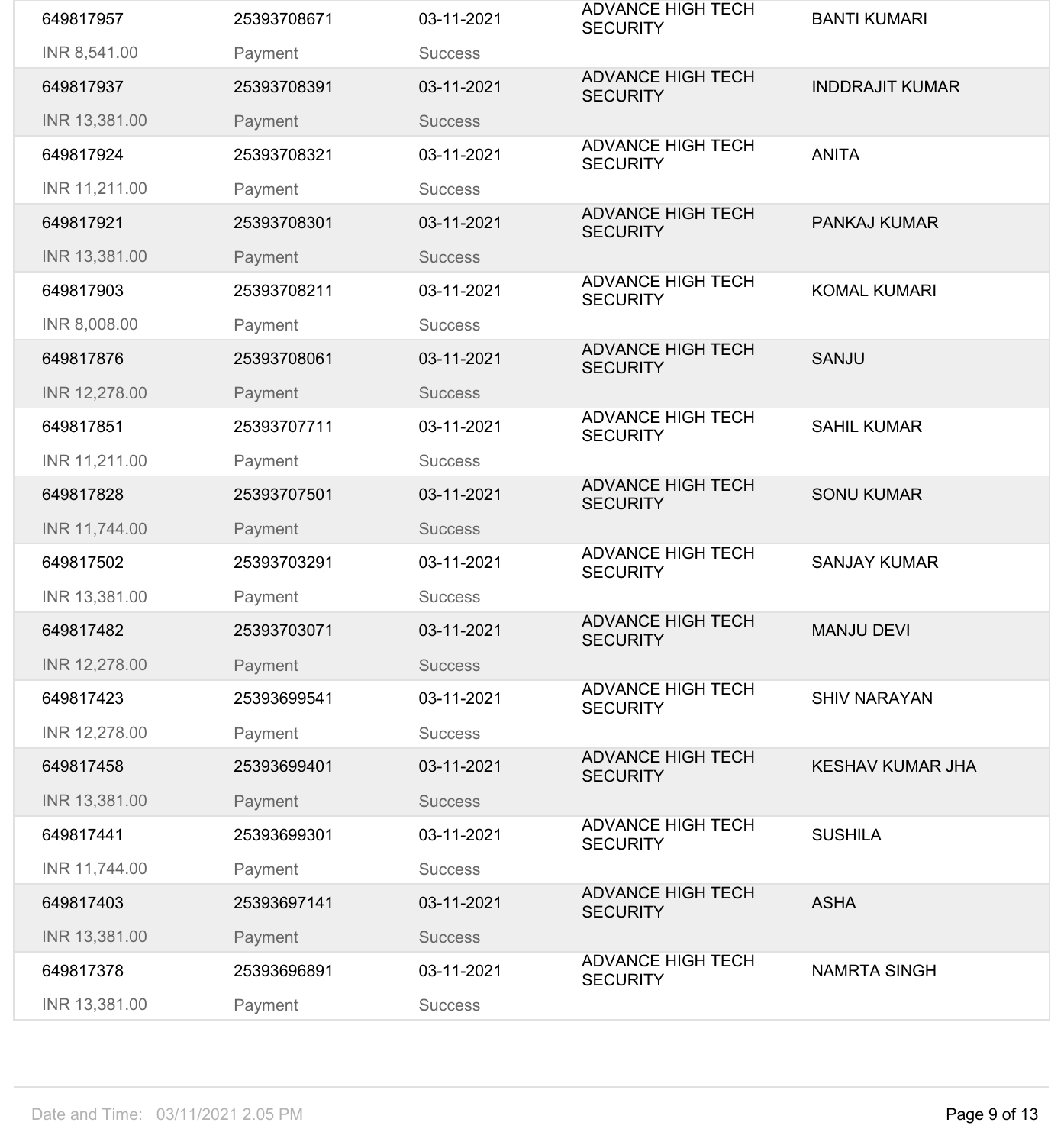| 649817352     | 25393696311 | 03-11-2021     | <b>ADVANCE HIGH TECH</b><br><b>SECURITY</b> | <b>MOHAMMAD RIZWAN</b>  |
|---------------|-------------|----------------|---------------------------------------------|-------------------------|
| INR 10,677.00 | Payment     | <b>Success</b> |                                             |                         |
| 649817328     | 25393695971 | 03-11-2021     | <b>ADVANCE HIGH TECH</b><br><b>SECURITY</b> | <b>RAJ KUMAR</b>        |
| INR 10,143.00 | Payment     | <b>Success</b> |                                             |                         |
| 649817307     | 25393695881 | 03-11-2021     | <b>ADVANCE HIGH TECH</b><br><b>SECURITY</b> | <b>SONU KUMAR SINGH</b> |
| INR 11,744.00 | Payment     | <b>Success</b> |                                             |                         |
| 649817285     | 25393695611 | 03-11-2021     | <b>ADVANCE HIGH TECH</b><br><b>SECURITY</b> | <b>AWDESH KUMAR</b>     |
| INR 13,989.00 | Payment     | <b>Success</b> |                                             |                         |
| 649817259     | 25393695231 | 03-11-2021     | <b>ADVANCE HIGH TECH</b><br><b>SECURITY</b> | <b>ASHISH VERMA</b>     |
| INR 13,989.00 | Payment     | <b>Success</b> |                                             |                         |
| 649817233     | 25393694791 | 03-11-2021     | <b>ADVANCE HIGH TECH</b><br><b>SECURITY</b> | <b>MANOJ SHARMA</b>     |
| INR 4,271.00  | Payment     | <b>Success</b> |                                             |                         |
| 649817209     | 25393694681 | 03-11-2021     | <b>ADVANCE HIGH TECH</b><br><b>SECURITY</b> | <b>SWEETY</b>           |
| INR 10,143.00 | Payment     | <b>Success</b> |                                             |                         |
| 649817159     | 25393694241 | 03-11-2021     | <b>ADVANCE HIGH TECH</b><br><b>SECURITY</b> | <b>ROHIT KUMAR</b>      |
| INR 12,812.00 | Payment     | <b>Success</b> |                                             |                         |
| 649817181     | 25393694191 | 03-11-2021     | <b>ADVANCE HIGH TECH</b><br><b>SECURITY</b> | <b>SANTOSH KUMAR</b>    |
| INR 11,211.00 | Payment     | <b>Success</b> |                                             |                         |
| 649817136     | 25393693931 | 03-11-2021     | <b>ADVANCE HIGH TECH</b><br><b>SECURITY</b> | <b>SAGAR CHAUHAN</b>    |
| INR 13,381.00 | Payment     | <b>Success</b> |                                             |                         |
| 649817114     | 25393693841 | 03-11-2021     | <b>ADVANCE HIGH TECH</b><br><b>SECURITY</b> | <b>RAJESH</b>           |
| INR 6,940.00  | Payment     | <b>Success</b> |                                             |                         |
| 649817093     | 25393693501 | 03-11-2021     | <b>ADVANCE HIGH TECH</b><br><b>SECURITY</b> | <b>DEEPA</b>            |
| INR 10,143.00 | Payment     | <b>Success</b> |                                             |                         |
| 649817071     | 25393693371 | 03-11-2021     | <b>ADVANCE HIGH TECH</b><br><b>SECURITY</b> | <b>MEENAKSHI</b>        |
| INR 13,381.00 | Payment     | <b>Success</b> |                                             |                         |
| 649817053     | 25393693261 | 03-11-2021     | <b>ADVANCE HIGH TECH</b><br><b>SECURITY</b> | <b>SEEMA TIWARI</b>     |
| INR 9,609.00  | Payment     | <b>Success</b> |                                             |                         |
| 649817020     | 25393692871 | 03-11-2021     | <b>ADVANCE HIGH TECH</b><br><b>SECURITY</b> | <b>SUBHASH CHANDRA</b>  |
| INR 13,989.00 | Payment     | <b>Success</b> |                                             |                         |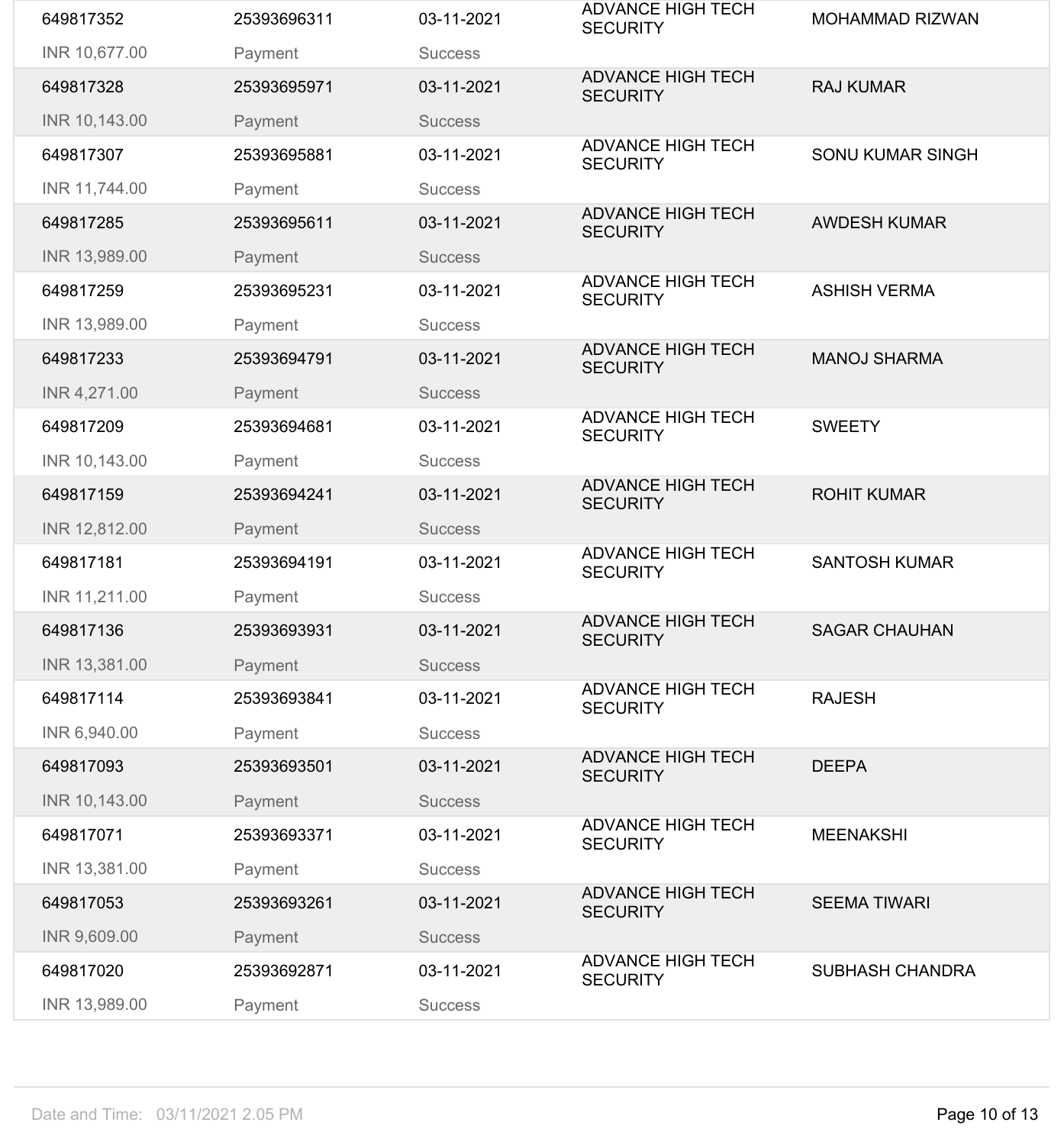| 649816997     | 25393692561 | 03-11-2021     | <b>ADVANCE HIGH TECH</b><br><b>SECURITY</b> | <b>RAVINDRA RAUT</b>    |
|---------------|-------------|----------------|---------------------------------------------|-------------------------|
| INR 13,381.00 | Payment     | <b>Success</b> |                                             |                         |
| 649816967     | 25393692271 | 03-11-2021     | <b>ADVANCE HIGH TECH</b><br><b>SECURITY</b> | <b>VIKAS KUMAR SAH</b>  |
| INR 13,381.00 | Payment     | <b>Success</b> |                                             |                         |
| 649816952     | 25393692071 | 03-11-2021     | <b>ADVANCE HIGH TECH</b><br><b>SECURITY</b> | <b>MANOJ KUMAR SAH</b>  |
| INR 13,989.00 | Payment     | <b>Success</b> |                                             |                         |
| 649816927     | 25393691931 | 03-11-2021     | <b>ADVANCE HIGH TECH</b><br><b>SECURITY</b> | <b>BIKRANT KUMAR</b>    |
| INR 13,989.00 | Payment     | <b>Success</b> |                                             |                         |
| 649816907     | 25393691641 | 03-11-2021     | <b>ADVANCE HIGH TECH</b><br><b>SECURITY</b> | <b>SUBHASH</b>          |
| INR 12,278.00 | Payment     | <b>Success</b> |                                             |                         |
| 649816884     | 25393691481 | 03-11-2021     | <b>ADVANCE HIGH TECH</b><br><b>SECURITY</b> | <b>SANJAY YADAV</b>     |
| INR 12,812.00 | Payment     | <b>Success</b> |                                             |                         |
| 649816861     | 25393691191 | 03-11-2021     | <b>ADVANCE HIGH TECH</b><br><b>SECURITY</b> | <b>RANJIT KUMAR</b>     |
| INR 11,211.00 | Payment     | <b>Success</b> |                                             |                         |
| 649816832     | 25393690941 | 03-11-2021     | <b>ADVANCE HIGH TECH</b><br><b>SECURITY</b> | <b>WIPIN KUMAR</b>      |
| INR 2,669.00  | Payment     | <b>Success</b> |                                             |                         |
| 649816811     | 25393690701 | 03-11-2021     | <b>ADVANCE HIGH TECH</b><br><b>SECURITY</b> | <b>HARIBILASH SINGH</b> |
| INR 6,406.00  | Payment     | <b>Success</b> |                                             |                         |
| 649816793     | 25393690651 | 03-11-2021     | <b>ADVANCE HIGH TECH</b><br><b>SECURITY</b> | <b>ASHA DAS</b>         |
| INR 13,381.00 | Payment     | <b>Success</b> |                                             |                         |
| 649816770     | 25393690301 | 03-11-2021     | <b>ADVANCE HIGH TECH</b><br><b>SECURITY</b> | <b>VINOD KUMAR</b>      |
| INR 13,989.00 | Payment     | <b>Success</b> |                                             |                         |
| 649816748     | 25393689971 | 03-11-2021     | <b>ADVANCE HIGH TECH</b><br><b>SECURITY</b> | <b>SURAJ KUMAR</b>      |
| INR 13,989.00 | Payment     | <b>Success</b> |                                             |                         |
| 649816725     | 25393689881 | 03-11-2021     | <b>ADVANCE HIGH TECH</b><br><b>SECURITY</b> | <b>NARIENDER SINGH</b>  |
| INR 7,474.00  | Payment     | <b>Success</b> |                                             |                         |
| 649816702     | 25393689701 | 03-11-2021     | <b>ADVANCE HIGH TECH</b><br><b>SECURITY</b> | <b>MANTU SAH</b>        |
| INR 13,381.00 | Payment     | <b>Success</b> |                                             |                         |
| 649816680     | 25393689531 | 03-11-2021     | <b>ADVANCE HIGH TECH</b><br><b>SECURITY</b> | <b>RAJU KUMAR</b>       |
| INR 13,989.00 | Payment     | <b>Success</b> |                                             |                         |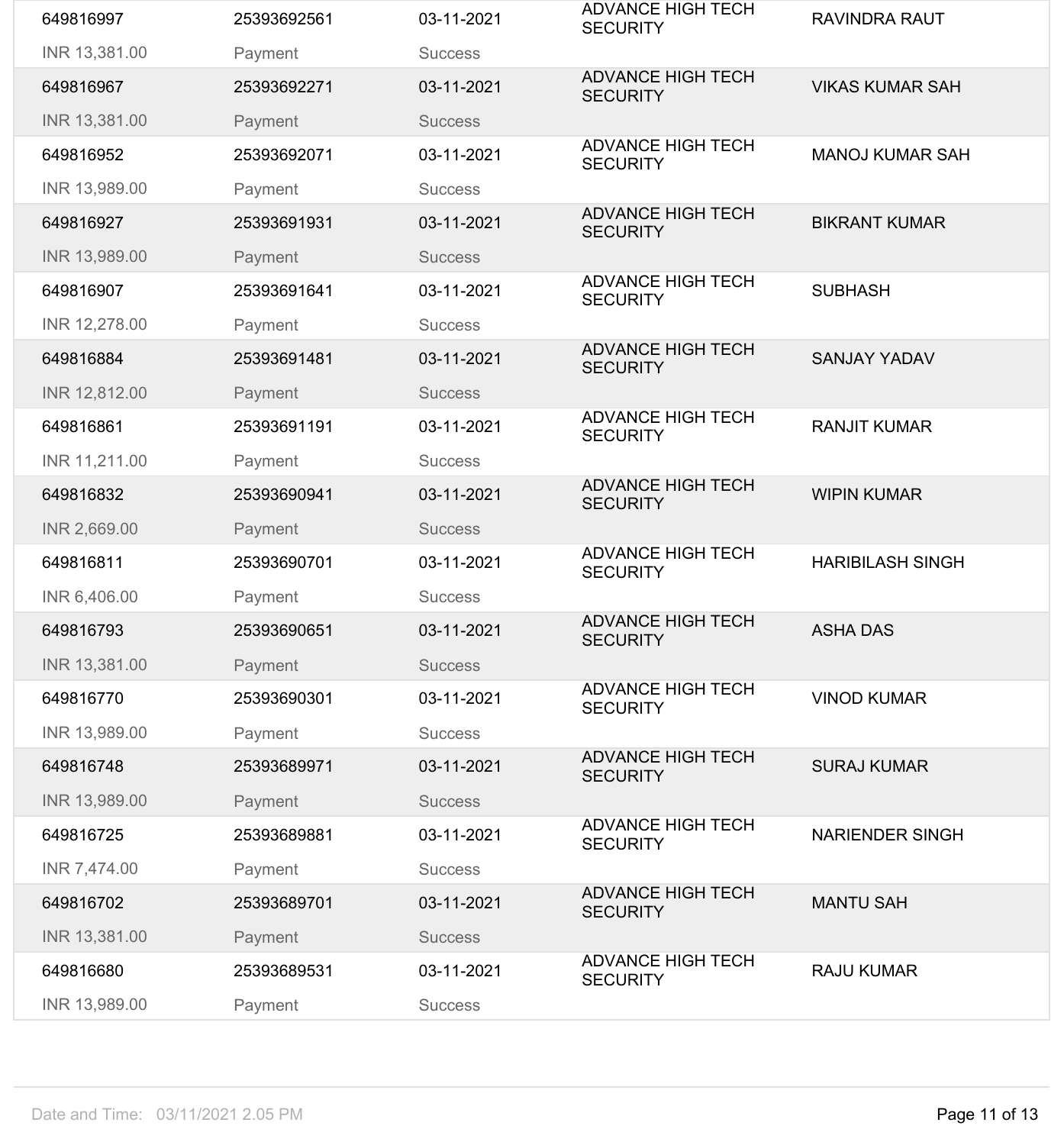| 649816657     | 25393689211 | 03-11-2021     | <b>ADVANCE HIGH TECH</b><br><b>SECURITY</b> | <b>CHANDER PAL</b><br><b>SHARMA</b>  |
|---------------|-------------|----------------|---------------------------------------------|--------------------------------------|
| INR 13,989.00 | Payment     | <b>Success</b> |                                             |                                      |
| 649816631     | 25393689081 | 03-11-2021     | <b>ADVANCE HIGH TECH</b><br><b>SECURITY</b> | <b>DEV RAJ</b>                       |
| INR 11,211.00 | Payment     | <b>Success</b> |                                             |                                      |
| 649816606     | 25393688761 | 03-11-2021     | <b>ADVANCE HIGH TECH</b><br><b>SECURITY</b> | <b>SURESH KUMAR</b>                  |
| INR 17,346.00 | Payment     | <b>Success</b> |                                             |                                      |
| 649816582     | 25393688491 | 03-11-2021     | <b>ADVANCE HIGH TECH</b><br><b>SECURITY</b> | <b>PARDEEP KUMAR</b><br><b>SINGH</b> |
| INR 16,610.00 | Payment     | <b>Success</b> |                                             |                                      |
| 649816557     | 25393688311 | 03-11-2021     | <b>ADVANCE HIGH TECH</b><br><b>SECURITY</b> | <b>SHAMBHU</b>                       |
| INR 17,346.00 | Payment     | <b>Success</b> |                                             |                                      |
| 649816528     | 25393688061 | 03-11-2021     | <b>ADVANCE HIGH TECH</b><br><b>SECURITY</b> | <b>SANDEEP</b>                       |
| INR 15,874.00 | Payment     | <b>Success</b> |                                             |                                      |
| 649816476     | 25393687361 | 03-11-2021     | <b>ADVANCE HIGH TECH</b><br><b>SECURITY</b> | <b>RAKESH KUMAR JHA</b>              |
| INR 9,609.00  | Payment     | <b>Success</b> |                                             |                                      |
| 649816446     | 25393687241 | 03-11-2021     | <b>ADVANCE HIGH TECH</b><br><b>SECURITY</b> | <b>ONKAR KUMAR</b><br><b>PASWAN</b>  |
| INR 13,381.00 | Payment     | <b>Success</b> |                                             |                                      |
| 649816456     | 25393687201 | 03-11-2021     | <b>ADVANCE HIGH TECH</b><br><b>SECURITY</b> | <b>SANTOSH KUMAR</b><br><b>VERMA</b> |
| INR 17,346.00 | Payment     | <b>Success</b> |                                             |                                      |
| 649816418     | 25393686921 | 03-11-2021     | <b>ADVANCE HIGH TECH</b><br><b>SECURITY</b> | <b>PAWAN</b>                         |
| INR 13,989.00 | Payment     | <b>Success</b> |                                             |                                      |
| 649816400     | 25393686821 | 03-11-2021     | <b>ADVANCE HIGH TECH</b><br><b>SECURITY</b> | <b>MUKESH KUMAR</b><br><b>PODDAR</b> |
| INR 11,211.00 | Payment     | <b>Success</b> |                                             |                                      |
| 649816373     | 25393686621 | 03-11-2021     | <b>ADVANCE HIGH TECH</b><br><b>SECURITY</b> | <b>ARUN YADAV</b>                    |
| INR 13,989.00 | Payment     | <b>Success</b> |                                             |                                      |
| 649816345     | 25393686091 | 03-11-2021     | <b>ADVANCE HIGH TECH</b><br><b>SECURITY</b> | <b>MASTR RAVI KUMAR</b>              |
| INR 10,677.00 | Payment     | <b>Success</b> |                                             |                                      |
| 649816282     | 25393685821 | 03-11-2021     | <b>ADVANCE HIGH TECH</b><br><b>SECURITY</b> | <b>ATUL CHAUHAN</b>                  |
| INR 10,677.00 | Payment     | <b>Success</b> |                                             |                                      |
| 649816310     | 25393685751 | 03-11-2021     | <b>ADVANCE HIGH TECH</b><br><b>SECURITY</b> | <b>SANTOSH</b>                       |
| INR 10,677.00 | Payment     | <b>Success</b> |                                             |                                      |